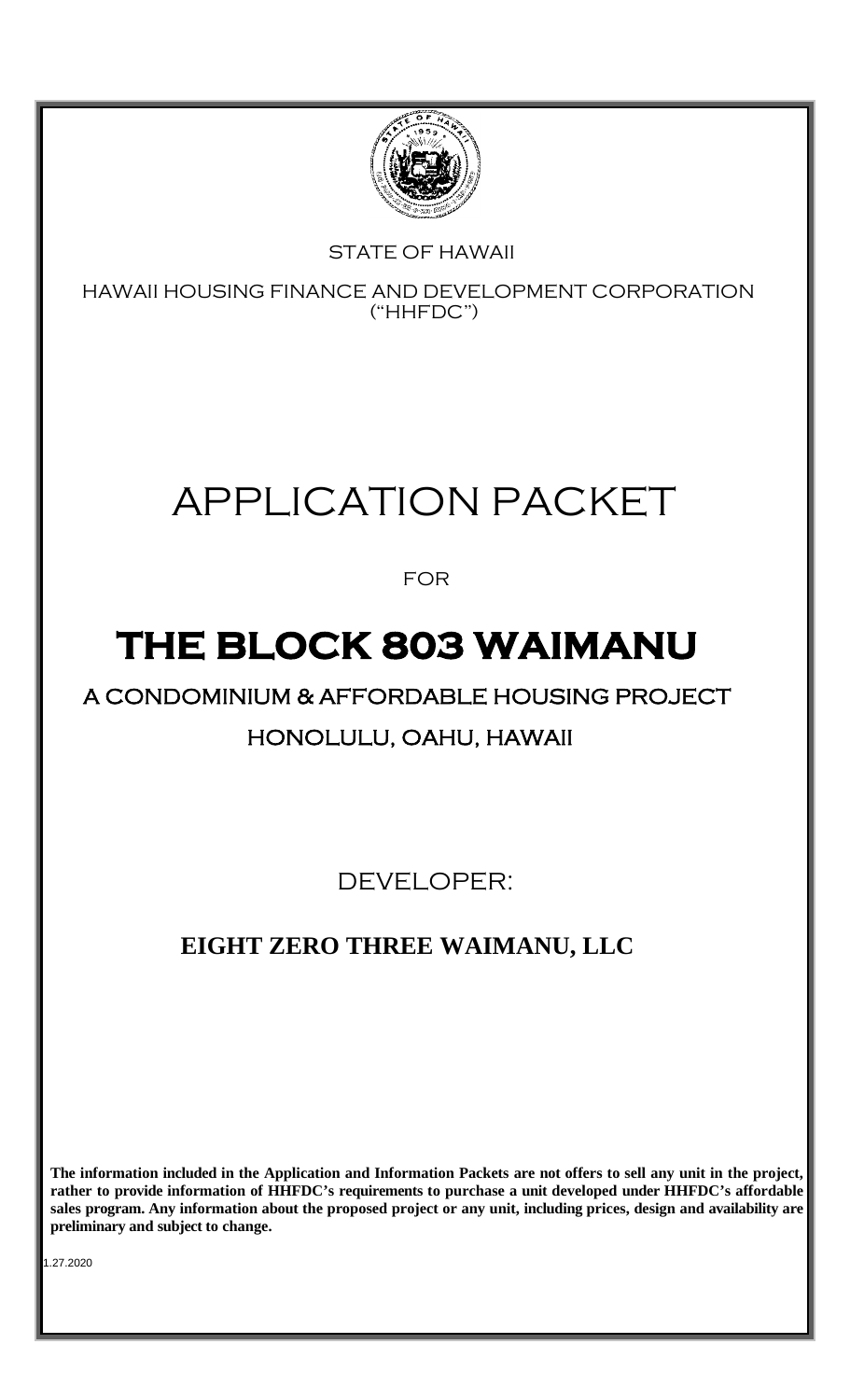## **IMPORTANT INSTRUCTIONS**

This is the **Application Packet** for the affordable units in the Project.

The **Project Information Packet** (the, "Info Pkt"), is considered a part of the Application Packet and **contains important and general information**, such as HHFDC's requirements for purchasing an affordable unit and overview of the program; the Project Fact Sheet; Commonly Used Terms, such as "Eligible Purchaser**1**" and "Income**1**"; and copies of supplemental forms, if required, such as the Co-Applicant Application and Verification of Employment forms. It is recommended you **read through the information carefully** to understand and determine if you meet HHFDC's requirements to purchase and also to ensure submitting a "Complete Application Packet**<sup>1</sup>** " to the Exclusive Sales Broker**2** ("Sales Team" or "Broker") listed below.

**To become an HHFDC Eligible Purchaser for this Project**, interested persons must (1) be a "Qualified Resident"**<sup>1</sup> and** demonstrate a need for affordable housing; and (2) submit a "Complete Application Packet"**1** including the APPLICATION TO PURCHASE REAL PROPERTY UNDER 201H, HRS ("Application") form, the HHFDC HOUSEHOLD INCOME ELIGIBILITY WORKSHEET ("Income Worksheet") and all required and applicable verification/supporting documents to the Broker. For a list of required and applicable verification/supporting documents and further explanation of "Total Household Income"**1**, refer to Exhibit A – Document Checklist ("Document Checklist"), at the end of the Application Packet. The Document Checklist is provided to assist you with preparing and completing your application.

**To complete the Application Form**, fill out all applicable information and answer all questions on pages 1 and 2; then read the Declaration and if you agree to the program requirements, sign where indicated. **To complete the Income Worksheet**, list all sources of income for household members, 18 years and older; read the acknowledgement section; then if you agree, sign where indicated, as indicated. The Income Worksheet **must be signed by all income<sup>1</sup> earners 18 years and older. Unemployed spouses and household members, if any, must also sign the Income Worksheet and list their income as \$0**. **All completed applications must include original signatures and be returned to the Broker in person at the address listed below.** The **applicant and co-applicant, if any, must have "income" 1** to participate in HHFDC's affordable for-sale housing program.

Applications received by the Broker will be date and time stamped by the Broker and processed accordingly. **Approved applications received by the application deadline3 listed below will be included in the Public Drawing.** Refer to the Project Information Packet for information and overview of HHFDC's affordable for sale program. **Applications received after the deadline will be placed on a separate backup/waiting list and may not be processed until after the initial unit selection is completed.**

**Incomplete applications are not acceptable by the HHFDC and will automatically be deemed ineligible. Broker may refuse to accept incomplete applications for processing until determined to be complete. Mailed or faxed applications are also not acceptable.**

<sup>&</sup>lt;sup>1</sup>Refer to the Appendix 1 in the Information Packet for definition/explanation of commonly used terms used by the HHFDC in accordance with its affordable for saleprogram.

**<sup>2</sup> Exclusive Sales Broker: Oceanfront Sotheby's International Realty (RB-13924),** 5-4280 Kuhio Ave Ste G200, Princeville, HI, 96722.

**Submit completed applications to the Project Sales Gallery at** 770 Kapiolani Blvd, Suite 200, Honolulu HI 96813. Hours: By Appointment

**<sup>3</sup> Application Deadline: First Come-First Served**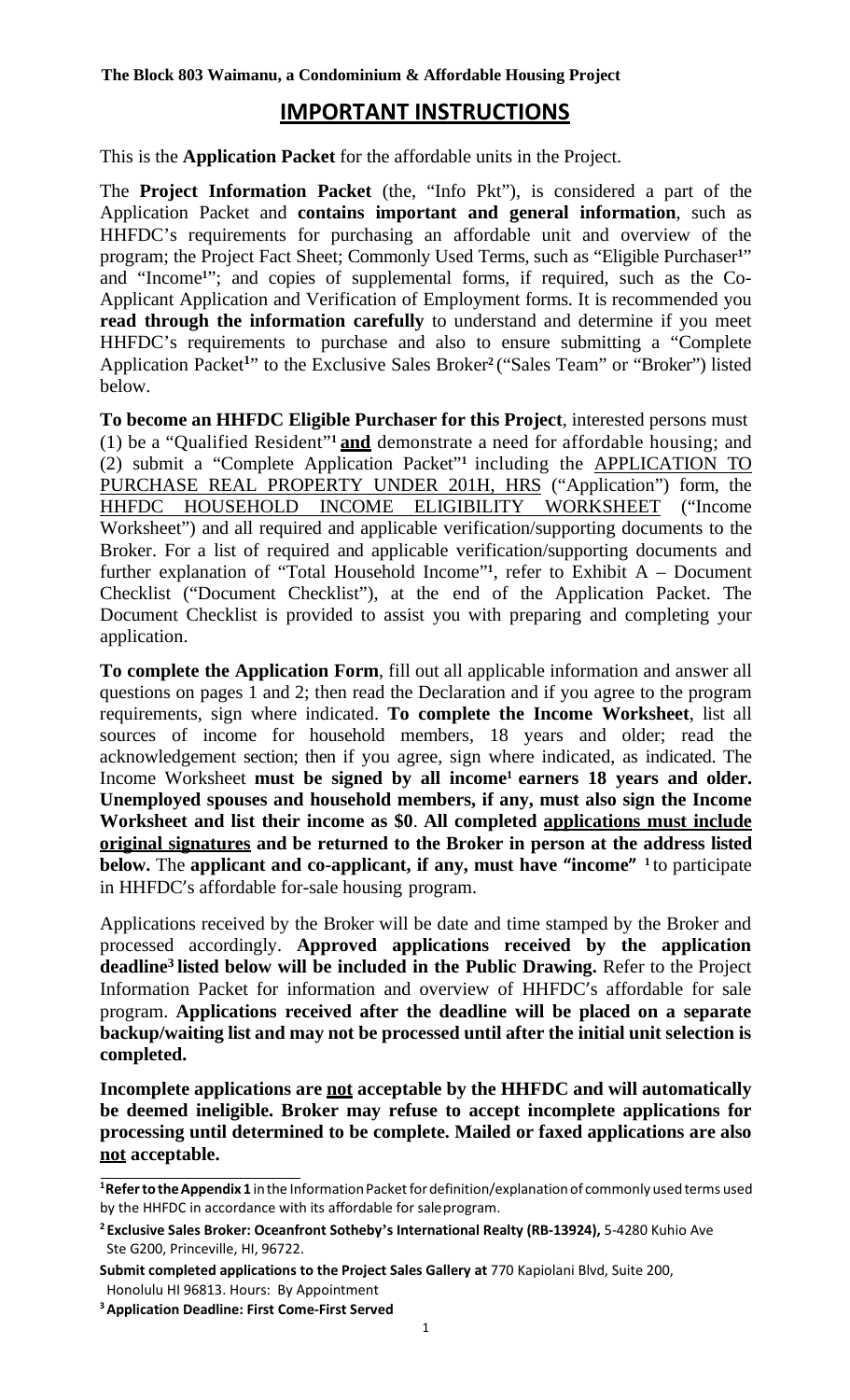## **APPLICATION PACKET CHECKLIST**

### **COMPLETE AND ATTACH THIS TO THE TOP OF YOUR COMPLETED APPLICATION PACKET.**

Applicant Name:

Spouse Name:

Co-Applicant & Spouse Name(s), if applicable:

#### **Check if more than one (1) CO-APPLICANT & CO-APPLICANT SPOUSE**

This checklist is provided to assist you with compiling and submitting a Complete Application Packet. Refer to the Application Exhibit "A" – Document Checklist, for additional information that may be applicable to your application and attach the requested information as indicated. For additional assistance, contact a representative from the project Sales Team.

| <b>FOR</b><br><b>APPLICANT</b><br><b>USE ONLY</b> | AT MINIMUM, COMPLETE, SIGN AND SUBMIT THE FOLLOWING:                                                                                                                                                                                                                                                                                       | For Use Only<br>by SALES<br>TEAM | For Use Only<br>by HHFDC |
|---------------------------------------------------|--------------------------------------------------------------------------------------------------------------------------------------------------------------------------------------------------------------------------------------------------------------------------------------------------------------------------------------------|----------------------------------|--------------------------|
|                                                   | Application Form (2 pgs.)                                                                                                                                                                                                                                                                                                                  |                                  |                          |
|                                                   | Household Income Worksheet (1 pg.)                                                                                                                                                                                                                                                                                                         |                                  |                          |
|                                                   | Current pay stubs/statements for all employed household members 18 years and<br>older. <b>IMPORTANT:</b> Paystubs must be dated within the last 1-2 months of the signed<br>application date.<br>1-month consecutive paystubs/statements with completed Verification of<br>Employment form; or<br>2-months consecutive pay stub/statements |                                  |                          |
|                                                   | W-2, 1099-Misc, and any other reported income statements as required by the IRS or<br>state tax office.                                                                                                                                                                                                                                    |                                  |                          |
|                                                   | Copy of most current year's <b>signed</b> Federal Income Tax return with all<br>applicable additional schedules submitted to the IRS with the Federal tax<br>form; such as IRS Schedule A.                                                                                                                                                 |                                  |                          |
|                                                   | Copy of most current year's <b>signed</b> State Income Tax return with all applicable<br>additional schedules submitted to the state tax office with the State tax form; such as<br>Schedule X - Food/Excise Tax Credit or Credit for Child and Dependent.                                                                                 |                                  |                          |
|                                                   | Pre-qualification letter from a preferred project lender following the project pre-<br>qualification letter template included in the Information Packet.                                                                                                                                                                                   |                                  |                          |

**If applicable to your household composition,** *before submitting to the Sales Team* **complete, sign and attach the following supplemental documents to the Application form together with** any additional supporting documents indicated on the respective supplemental forms. *Refer to the attached Exhibit "A" for additional detailed information.*

| <b>FOR</b><br><b>APPLICANT</b><br><b>USE ONLY</b> | HHFDC SUPPLEMENTAL FORMS: (Refer to Appendix 2 of the Information Packet.)                                                                                | For Use Only<br>by SALES<br>TFAM | For Use Only<br>by HHFDC |
|---------------------------------------------------|-----------------------------------------------------------------------------------------------------------------------------------------------------------|----------------------------------|--------------------------|
|                                                   | Applicant & Co-Signor Affidavit - must be signed before a notary public.                                                                                  |                                  |                          |
|                                                   | Applicant & 1% Co-Mortgagor Affidavit - must be signed before a notary public.                                                                            |                                  |                          |
|                                                   | Acknowledgement of Prior Purchase of Affordable Property                                                                                                  |                                  |                          |
|                                                   | Adult Household Member Acknowledgement includes Exhibit A - Document Checklist                                                                            |                                  |                          |
|                                                   | Affidavit as to Applicant's Legal/Physical Custody of Children (2 pgs.) - sign before a notary public.                                                    |                                  |                          |
|                                                   | Attachment to Applicant's Household Income Eligibility Worksheet                                                                                          |                                  |                          |
|                                                   | Co-Applicant Application includes Exhibit A - Document Checklist (4 pgs.)                                                                                 |                                  |                          |
|                                                   | Real Estate Disclosure Statement                                                                                                                          |                                  |                          |
|                                                   | Request for Preference - applicable prior to Public Drawing ("Lottery") only                                                                              |                                  |                          |
|                                                   | Disability Certification - also complete and attached "Request for Preference" form                                                                       |                                  |                          |
|                                                   | Verification of Employment ("VOE")                                                                                                                        |                                  |                          |
|                                                   | Refer to the attached Exhibit A for additional details of acceptable forms of verification for the following:                                             |                                  |                          |
|                                                   | Proof of Divorce, Widower, or Legal Separation                                                                                                            |                                  |                          |
|                                                   | Proof of Property Ownership                                                                                                                               |                                  |                          |
|                                                   | Proof of Self Employment                                                                                                                                  |                                  |                          |
|                                                   | Proof of Legal Dependents and/or Additional Household Members, if not listed on tax returns.                                                              |                                  |                          |
|                                                   | Proof of Resident Alien status                                                                                                                            |                                  |                          |
|                                                   | Proof of Hawaii Residency                                                                                                                                 |                                  |                          |
|                                                   | Proof of Disability for Requested Preference (applicable prior to Public Drawing Only)                                                                    |                                  |                          |
|                                                   | Proof of residency in a state public housing property owned by HPHA or HHFDC and receiving<br>rental assistance (applicable prior to Public Drawing Only) |                                  |                          |
|                                                   | Proof of Displacement for Preference (applicable prior to Public Drawing Only)                                                                            |                                  |                          |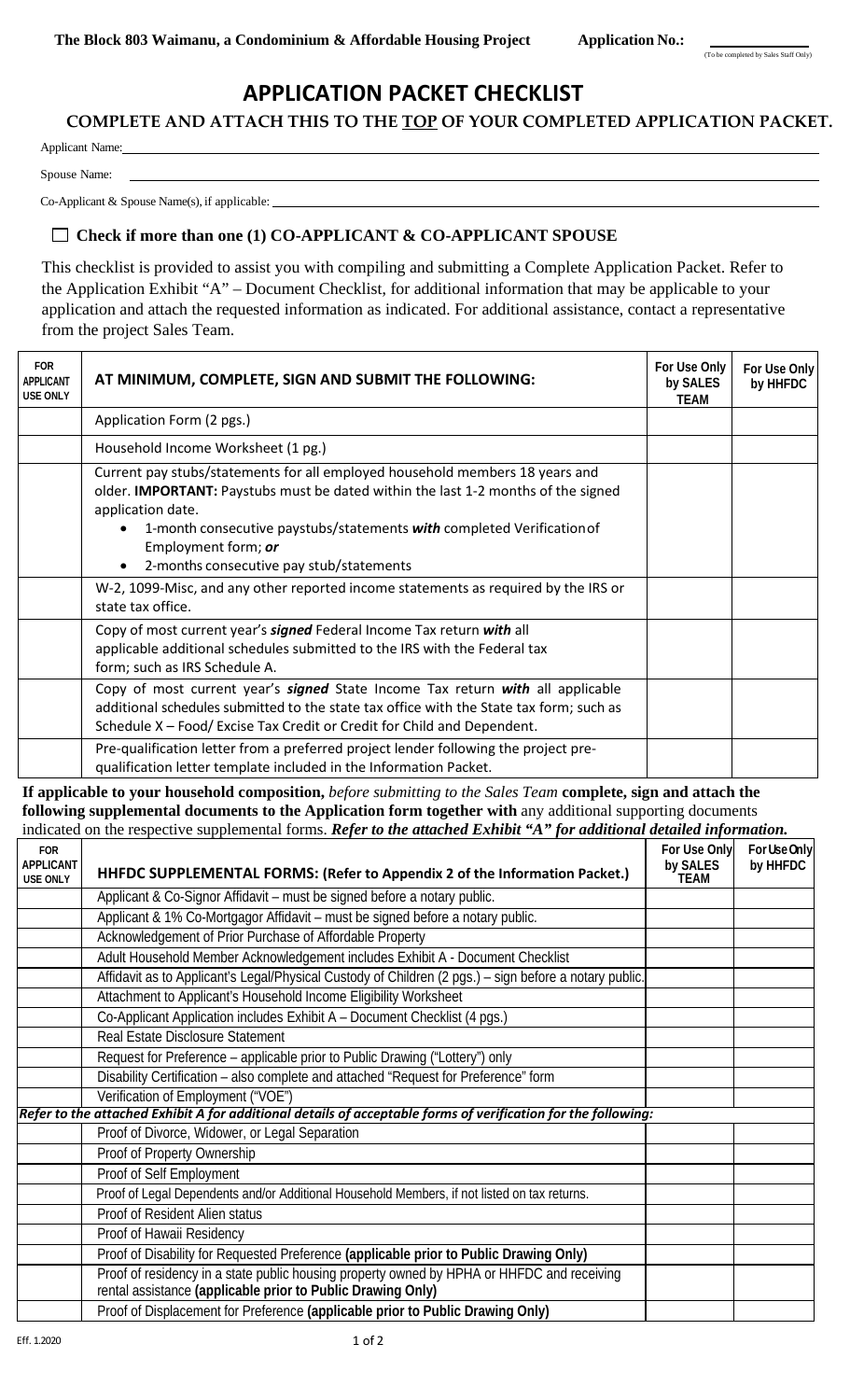$2 of 2$ 

| (To be completed by Sales Staff) |  |
|----------------------------------|--|
|----------------------------------|--|

**Application ReceiptNo.:**

#### **HHFDC APPLICATION RECEIPT**

**The Block 803 Waimanu, a Condominium & Affordable Housing Project**

**Before completing the following, read the IMPORTANT INSTRUCTIONS on Page 1 of this Packet. (A): Please PRINT only Applicant\* Name: Social SecurityNo.: Spouse Name: Social SecurityNo.: Mailing Address:**  $T$ elephone **Nos.: Best No.to Call Alternate No. EmailAddress** \*Applicant shall mean the Primary Person applying to purchase a property under Chapter 201H, HRS and if applicable, Applicant's Spouse, Co-Applicant and Co-Applicant's Spouse. **(B): Additional Household Members - First & Last Name:** *Note: DO NOT INCLUDE persons named above in (A).* **1**. *Include SS# for Household Members 18-yrs & older (Age)* **Social Security No.: ( ) 2. Social Security No.: ( ) 3. Social Security No.: ( ) 4. Social Security No.: ( ) 5. Social Security No.: ( ) (C): If applicable, Co-Applicant1 First & Last Name** (COA1\*\*) *\*\*List any Additional Household Members from Co-Applicant Application in section B above.* **If applicable, Co-Applicant1 Spouse First & Last Name** (COAS1) **Social Security No.: Social Security No.: If applicable, Co-Applicant2 First & Last Name** (COA2) **Social Security No.: If applicable, Co-Applicant2 Spouse First & Last Name** (COAS2) **Social Security No.: Applicant\* acknowledges receipt, review andacceptanceto complywiththe requirementsof the project Application and Information Packets; and Total Household Size of: .**

# **APPLICATION DEADLINE: First Come-First Served**

**Direct all questions regarding the project to:** This section for Sales Team use only

Applicant Initial

#### **Oceanfront Sotheby's International Realty (RB-13924)**

**at the Project Sales Gallery** 770 Kapiolani Blvd., Suite 200 Honolulu HI 96813

Hours: By Appointment

#### **Website: TheBlock803.com | (808) 744-8181**

**Sales Agent Name**

Application Receipt – Date & Time Stamp

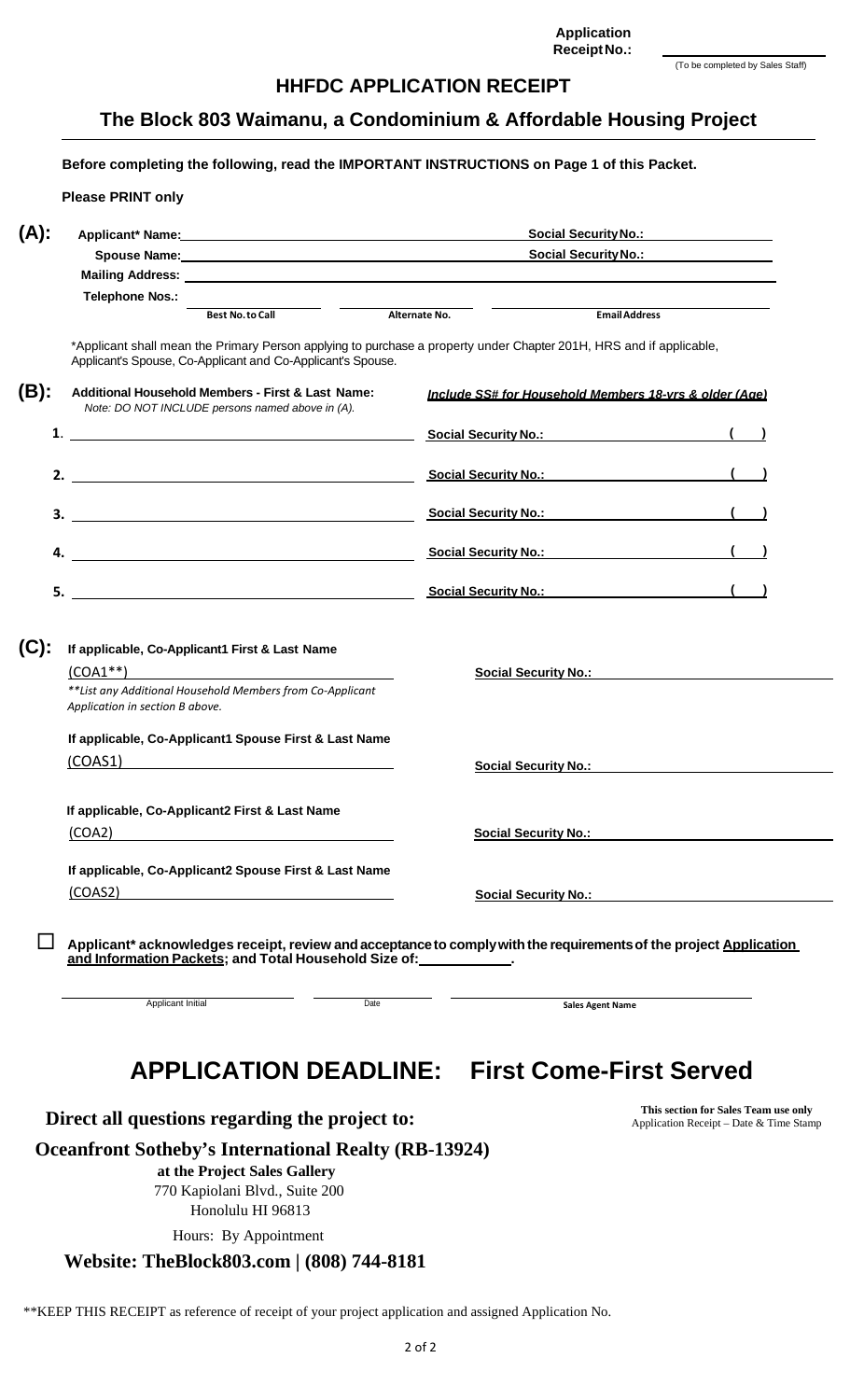#### **HAWAII HOUSING FINANCE AND DEVELOPMENT CORPORATION ("HHFDC")**

## **APPLICATION TO PURCHASE REAL PROPERTY UNDER 201H, HRS**

| Before this application, (1) were you included as a household member on another person's application? No / Yes – are you still<br>residing with said person? Yes / No – on the back of this page, explain why not; (2) have you applied for any government (County,<br>State, Federal) sponsored project? No / Yes – were you approved to purchase a unit? No / Yes – did you sign a contract? No /<br>Yes. (3) What housing project(s) did you apply for?                                                                                                                                                                 |     |                  |                                                                                                      |                           |                     |                             |   |                                |
|----------------------------------------------------------------------------------------------------------------------------------------------------------------------------------------------------------------------------------------------------------------------------------------------------------------------------------------------------------------------------------------------------------------------------------------------------------------------------------------------------------------------------------------------------------------------------------------------------------------------------|-----|------------------|------------------------------------------------------------------------------------------------------|---------------------------|---------------------|-----------------------------|---|--------------------------------|
| <b>APPLICANT INFORMATION</b><br>A.                                                                                                                                                                                                                                                                                                                                                                                                                                                                                                                                                                                         |     |                  |                                                                                                      | <b>SPOUSE INFORMATION</b> |                     |                             |   |                                |
| Print Full, Legal Name (no middle initials or nicknames)                                                                                                                                                                                                                                                                                                                                                                                                                                                                                                                                                                   |     |                  | Print Full Legal Name (no middle initials or nicknames)                                              |                           |                     |                             |   |                                |
|                                                                                                                                                                                                                                                                                                                                                                                                                                                                                                                                                                                                                            |     |                  |                                                                                                      |                           |                     |                             |   |                                |
|                                                                                                                                                                                                                                                                                                                                                                                                                                                                                                                                                                                                                            |     |                  |                                                                                                      |                           |                     |                             |   |                                |
|                                                                                                                                                                                                                                                                                                                                                                                                                                                                                                                                                                                                                            |     |                  |                                                                                                      |                           |                     |                             |   |                                |
| Check one: $\square$ Male $\square$ Female                                                                                                                                                                                                                                                                                                                                                                                                                                                                                                                                                                                 |     |                  | Check one: $\square$ Male $\square$ Female                                                           |                           |                     |                             |   |                                |
| $\Box$ Married or Domestic Partnership (recognized under operation of law)<br>also check one, if applicable: $\Box$ Legally Separated by Decree; $\Box$ Separated (pending divorce); $\Box$ Separated (living apart)<br>$\bullet$ Refer to Exhibit A – Document Checklist, Section A.1.                                                                                                                                                                                                                                                                                                                                    |     |                  |                                                                                                      |                           |                     |                             |   |                                |
| $\Box$ Single: also check one $\rightarrow$ $\Box$ Never Married;<br>◆ Refer to Exhibit A – Document Checklist, Section A.2.                                                                                                                                                                                                                                                                                                                                                                                                                                                                                               |     | $\Box$ Divorced; | $\Box$ Widowed:                                                                                      |                           |                     |                             |   |                                |
| <b>Present Address:</b><br>$\Box$ Rent<br>$\Box$ Live w/ Parents<br>$\Box$ Own*<br>No. of Yrs. at Address:                                                                                                                                                                                                                                                                                                                                                                                                                                                                                                                 |     |                  | Mailing Address (if different from Present Address):                                                 |                           |                     |                             |   |                                |
| *If own present address, refer to Exhibit "A" - Document Checklist, Section A.3.<br>B.<br>(Applicant): EMPLOYER - Name, Address & Phone #                                                                                                                                                                                                                                                                                                                                                                                                                                                                                  |     |                  | <b>EMPLOYMENT INFORMATION</b><br>(Spouse): EMPLOYER - Name, Address & Phone #                        |                           |                     |                             |   |                                |
| Position:                                                                                                                                                                                                                                                                                                                                                                                                                                                                                                                                                                                                                  |     |                  | Position:                                                                                            |                           |                     |                             |   |                                |
| Check one: $\Box$ Full-Time $\Box$ Part-Time<br>Years at this job?                                                                                                                                                                                                                                                                                                                                                                                                                                                                                                                                                         |     |                  | Check one: $\Box$ Full-Time $\Box$ Part-Time                                                         |                           |                     | Years at this job?          |   |                                |
| Years in this line of work?                                                                                                                                                                                                                                                                                                                                                                                                                                                                                                                                                                                                |     |                  | Self-Employed? N Y - If Yes, effective start date?                                                   |                           |                     | Years in this line of work? |   |                                |
| Self-Employed? N Y - If Yes, effective start date?<br>$\bullet$ Refer to Exhibit A - Document Checklist, Section H.2.                                                                                                                                                                                                                                                                                                                                                                                                                                                                                                      |     |                  | • Refer to Exhibit $A$ – Document Checklist, Section H.2.                                            |                           |                     |                             |   |                                |
| C.                                                                                                                                                                                                                                                                                                                                                                                                                                                                                                                                                                                                                         |     |                  | <b>HOUSEHOLD COMPOSITION INFORMATION</b>                                                             |                           |                     |                             |   |                                |
| Refer to the Info Pkt - Appendix 1 for additional explanation of the following terms, if necessary.<br>*Legal Dependent(s) - persons claimed on income tax returns, expectant child, foster and hanai children.<br>**Non-Dependent - household members who are related by blood, marriage, operation of law and/or legal custody who are<br>currently living with or intend to live with Applicant and Spouse (or Applicant and Co-applicant) in the property who do not<br>depend on Applicant and Spouse (or Applicant and Co-applicant) as their sole source of provisions.<br><b>List Additional Household Members</b> |     |                  |                                                                                                      |                           |                     | Non-                        |   | Status?<br>S - Student         |
| <do a="" above="" in="" list="" named="" not="" persons="" section=""><br/>First &amp; Last Names</do>                                                                                                                                                                                                                                                                                                                                                                                                                                                                                                                     | Sex | Age              | <b>Relation to</b><br>Applicant?                                                                     |                           | Legal<br>Dependent? | Dependent?                  |   | E - Employed<br>U - Unemployed |
| 1.                                                                                                                                                                                                                                                                                                                                                                                                                                                                                                                                                                                                                         |     |                  |                                                                                                      | Y                         | N                   | Y                           | N |                                |
|                                                                                                                                                                                                                                                                                                                                                                                                                                                                                                                                                                                                                            |     |                  |                                                                                                      |                           |                     |                             |   |                                |
| 2.                                                                                                                                                                                                                                                                                                                                                                                                                                                                                                                                                                                                                         |     |                  |                                                                                                      | Υ                         | N                   | Y                           | N |                                |
| 3.                                                                                                                                                                                                                                                                                                                                                                                                                                                                                                                                                                                                                         |     |                  |                                                                                                      | Y                         | N                   | Y                           | N |                                |
| 4.                                                                                                                                                                                                                                                                                                                                                                                                                                                                                                                                                                                                                         |     |                  |                                                                                                      | Υ                         | N                   | Y                           | N |                                |
| 5.                                                                                                                                                                                                                                                                                                                                                                                                                                                                                                                                                                                                                         |     |                  |                                                                                                      | Y                         | N                   | Y                           | N |                                |
| * For Additional Household Members, 18 yrs. and older, refer to Exhibit $A - Document \ Checklist, Section C.1.$                                                                                                                                                                                                                                                                                                                                                                                                                                                                                                           |     |                  |                                                                                                      |                           |                     |                             |   |                                |
| ** For (Legal) Dependents, refer to Exhibit $A$ – Document Checklist, Section C.2.                                                                                                                                                                                                                                                                                                                                                                                                                                                                                                                                         |     |                  |                                                                                                      |                           |                     |                             |   |                                |
| D.                                                                                                                                                                                                                                                                                                                                                                                                                                                                                                                                                                                                                         | N   | Y                | <b>CO-APPLICANT IDENTIFICATION</b><br>If yes, refer to Exhibit "A" $-Document$ Checklist, Section D. |                           |                     |                             |   |                                |
| Are you applying with a Co-Applicant(s)?                                                                                                                                                                                                                                                                                                                                                                                                                                                                                                                                                                                   |     |                  |                                                                                                      |                           |                     |                             |   |                                |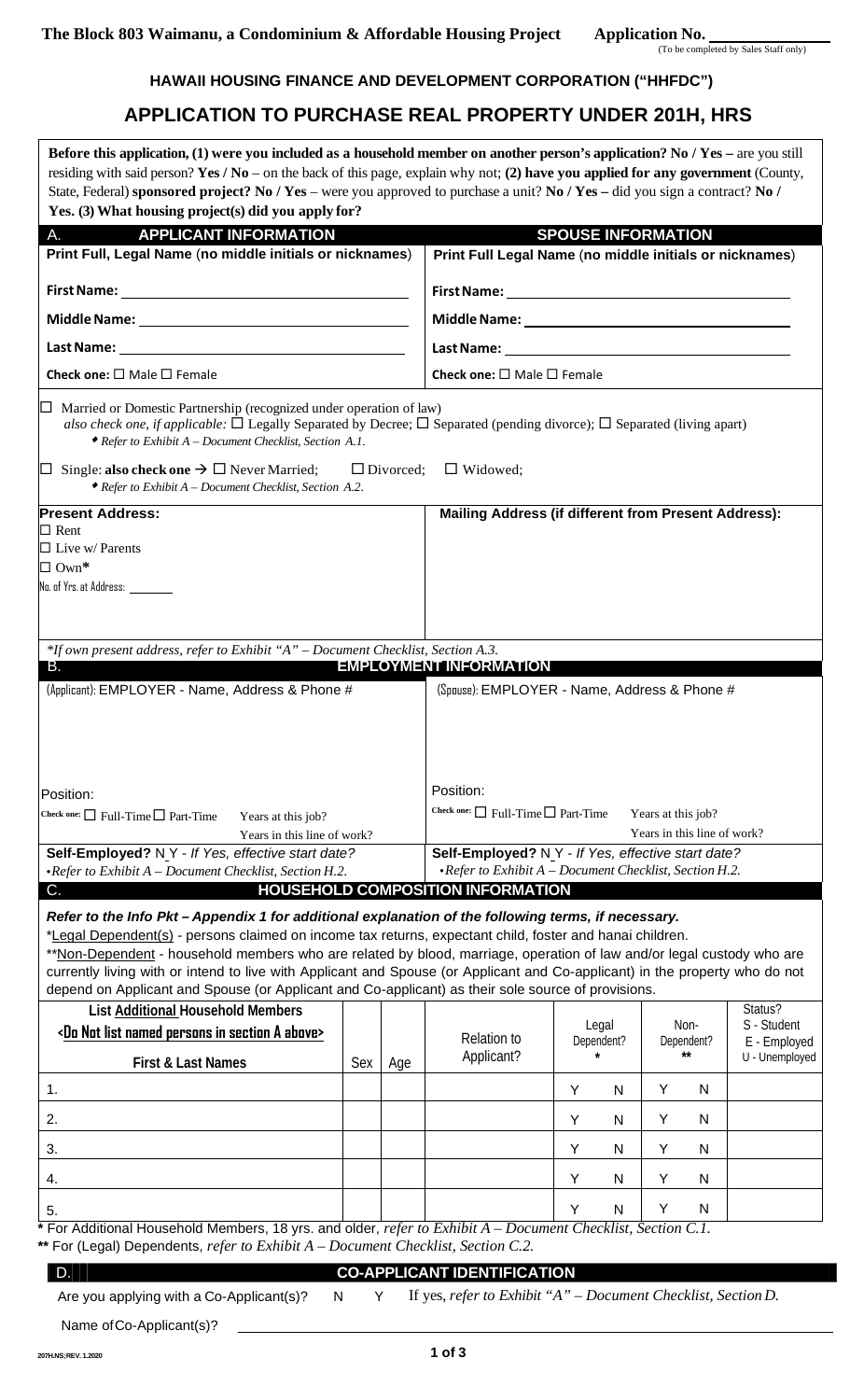|    | The Block 803 Waimanu, a Condominium & Affordable Housing Project |                     |                                                                                          |           | <b>Application No.</b> |           |        |                |
|----|-------------------------------------------------------------------|---------------------|------------------------------------------------------------------------------------------|-----------|------------------------|-----------|--------|----------------|
| Е. |                                                                   |                     | <b>HHFDC ELIGIBILITY REQUIREMENTS</b>                                                    |           |                        |           |        |                |
|    |                                                                   |                     |                                                                                          |           |                        | Applicant | Spouse |                |
|    | Are you a U.S. citizen?                                           |                     |                                                                                          |           |                        | N.        |        | N              |
| 2. |                                                                   |                     | Are you a Resident Alien? If Yes, refer to Exhibit $A$ – Document Checklist, Section E.1 |           |                        | N.        |        | $\overline{N}$ |
| 3. | (Age)/ Date of Birth:                                             | <b>APPLICANT: (</b> | )/mmddvv                                                                                 | SPOUSE: ( | )/mmddyy               |           |        |                |
|    |                                                                   |                     |                                                                                          |           |                        |           |        |                |

4. Are you a legal resident of Hawaii? *Referto Exhibit A– Document Checklist, Section E.2* Y N Y N 5. Are you physically residing in Hawaii? *Referto Exhibit A – Document Checklist, Section E.2* Y N Y N

6. Do you or any additional household member own any leaseholdand/or fee simple properties/lands suitable for dwelling purposes anywhere in theworld? *If Yes, Refer to Exhibit A – Document Checklist, Section E.3* Y N Y N

7. Have you ever purchased or owned an affordable unit/property sold or developed by or in partnership with a *government* (county, state, federal) agency such as the HHFDC, HFDC, HCDCH, HHA, or HCDA, in accordance with county ordinance or state laws? *If Yes, Refer to Exhibit A – Document Checklist, Section E.4., and PROVIDE REQUESED INFORMATION/DOCUMENTATION.* Y N Y N

### **PREFERENCE DETERMINATION - prior to Public Drawing only NEW PROJECTS ONLY**

1. Are you requesting a**disability** preference? Network and the set of the set of the set of the set of the set of the set of the set of the set of the set of the set of the set of the set of the set of the set of the set

F.

|                                                           | <b>YES?</b> Refer to Exhibit $A$ – Document Checklist, Section F.1   |    |       |  |
|-----------------------------------------------------------|----------------------------------------------------------------------|----|-------|--|
| 2. Are you currently residing in a public housing project |                                                                      |    |       |  |
| administered by the Hawaii Public Housing Agency (HPHA),  |                                                                      |    | N Y N |  |
| or in a HHFDC subsidized rental project and               | <b>YES?</b> Refer to Exhibit $A$ – Document Checklist, Section $F.2$ |    |       |  |
| receiving rental assistance?                              |                                                                      |    |       |  |
| Are you eligible for a displacement preference?           |                                                                      | N. |       |  |

**YES**? *Refer to Exhibit A – Document Checklist, Section F.3* G. **DECLARATION & ACKNOWLEDGEMENT OF ELIGIBILITY**

#### **EACH APPLICANT, APPLICANT'S SPOUSE AND ALL CO-APPLICANTS (***collectively referred to as "Applicant"***) HEREBY DECLARE THAT APPLICANT IS ELIGIBLE TO PURCHASE A DWELLING UNIT UNDER CHAPTER 201H, HAWAII REVISED STATUTES (HRS) AND APPLICABLE SECTIONS OF THE HHFDC HAWAII ADMINISTRATIVE RULES (HAR); AND FURTHER ACKNOWLEDGE & AGREE THAT:**

- 1. Applicant **has received, read and accept** the Project Information Packet, which is a part of this Application;
- 2. **All information provided on and attached to this application are true** and supports the "APPLICATION TO PURCHASE A REAL PROPERTY UNDER CHAPTER 201H, HRS"; shall become the property of HHFDC for purposes of determining Applicant's eligibility to purchase and will not be returned;
- 3. At any time prior to closing, Applicant is required to and will **inform HHFDC in writing, thru the Sales Team, of any change(s)** to this application such as marital status, household size, preference, if any, State residency requirements, and/or resident alien status;
- 4. If approved by the HHFDC as an Eligible Purchaser, **all eligibility requirements must be maintained until recordation of the sale of the property**, **except for** income eligibility which is determined at time of HHFDC's review of this application only, **unless** changes occur to this application after HHFDC's initial review and determination, such as household size; co-applicant; residency and the like;
- 5. Applicant agrees to update this application one year fromHHFDC's Eligibility Approval letter, if purchase has not closed; upon 180 days prior to closing; and/or when requested by HHFDC in its solediscretion;
- **6.** In accordance with applicable sections of Chapter 201H, HRS and related HAR, **the affordable property purchased shall be subject to and restricted/encumbered with:**
	- a. **HHFDC's use, sale, and transfer restrictions ("Buyback Program Restriction") which means**, among other things that HHFDC has the first option to purchase the property during the buyback restriction period and must consent in writing to certain activities related to title of the property. Refer to Appendix 1-A of the Information Packet for hi-lites of the Buyback Program;
	- b. **HHFDC's Shared Appreciation Equity ("SAE Program") restriction, unless otherwise determined; which means**, among other things that HHFDC must be paid its net share of appreciation in the property when the property is sold, transferred or rented and must consent in writing to certain activities related to title of the property. Refer to Appendix 1-A of the Information Packet for hi-lites of the SAE Program;
	- c. **an owner occupancy requirement as owner's primary physical residence at all times for as long as the Buyback and/or SAE Programs are effective**;
- 7. At time of unit/lotselection, Applicant agrees to have at least one applicant member present, as a representative authorized to select a unit on behalf of all applicants and to cooperate with the unit selection requirements;
- **8. Applicant understands that making any false statements knowingly in connection with this Application shall constitute perjury and is a crime punishable under the provision of the Hawaii Penal Code; and shall be cause for automatic disqualification from the project and futureprojects.**

Print Applicant's Name **Date Applicant's Signature** Applicant's Signature **Date** Date

Print Spouse's Name

Spouse's signature

Date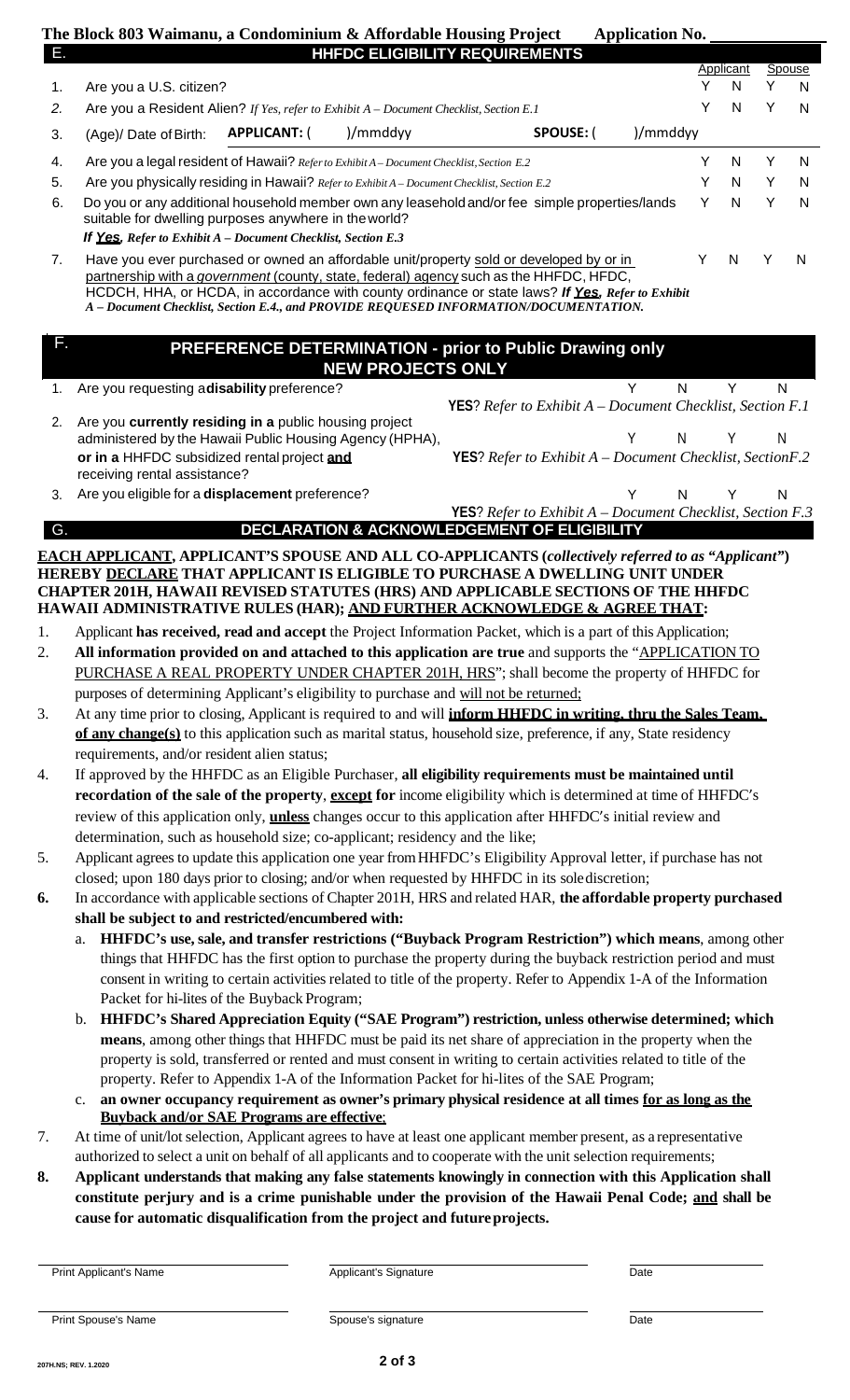## **H. HHFDC HOUSEHOLDINCOMEELIGIBILITY WORKSHEET**

| members not receiving income must state their income as \$0 and affirm no income by signing below. For assistance with<br>completing this worksheet, refer to the attached Exhibit A ("Exh A"), section H. If additional space is needed, refer to<br>supplemental form "Attachment to Applicant's Income Worksheet" in Appendix 2 for completion; then attach to this worksheet.                                                                                                                                                                                                                                                                                                                                                                                                                                                                                                                                                                                                                                                                                                                                                                                                                                                                                                                                                                                                                                                                                                              |               |            | Other: Additional<br>Household | Co-Applicant | Co-Applicant                        | Other: Additional<br>Household Member |
|------------------------------------------------------------------------------------------------------------------------------------------------------------------------------------------------------------------------------------------------------------------------------------------------------------------------------------------------------------------------------------------------------------------------------------------------------------------------------------------------------------------------------------------------------------------------------------------------------------------------------------------------------------------------------------------------------------------------------------------------------------------------------------------------------------------------------------------------------------------------------------------------------------------------------------------------------------------------------------------------------------------------------------------------------------------------------------------------------------------------------------------------------------------------------------------------------------------------------------------------------------------------------------------------------------------------------------------------------------------------------------------------------------------------------------------------------------------------------------------------|---------------|------------|--------------------------------|--------------|-------------------------------------|---------------------------------------|
|                                                                                                                                                                                                                                                                                                                                                                                                                                                                                                                                                                                                                                                                                                                                                                                                                                                                                                                                                                                                                                                                                                                                                                                                                                                                                                                                                                                                                                                                                                | Applicant (a) | Spouse (b) | Member $(c)$                   | (d)          | Spouse (e)                          | (f)                                   |
| A. Employment Income - Refer Exh A - H.1 & ATTACH copies of (2) months current pay stubs. If applicant only received<br>(1) month or less current pay stubs, complete and attach HHFDC's Verification of Employment form with 1 month or less pay<br>stubs.<br>1. Current Monthly Base Pay:<br>2. Tips and/or Commissions<br>3. COLA<br>4. Military Allowances<br>(BAH, subsistence, etc.)                                                                                                                                                                                                                                                                                                                                                                                                                                                                                                                                                                                                                                                                                                                                                                                                                                                                                                                                                                                                                                                                                                     |               |            |                                |              |                                     |                                       |
| B. Self-Employment Income - Refer Exh A - H.2 & ATTACH required income documents; add back depreciation & utilities.<br>5. NetIncome                                                                                                                                                                                                                                                                                                                                                                                                                                                                                                                                                                                                                                                                                                                                                                                                                                                                                                                                                                                                                                                                                                                                                                                                                                                                                                                                                           |               |            |                                |              |                                     |                                       |
| C. Additional monthly and/or Periodic Income - Refer Exh A - H.3.<br>•Refer to Federal and/or State Income Tax Returns; ATTACH copies of signed returns & all attachments submitted to the IRS, if any.<br>6. Net Rental Income<br>7. Business Income & Investments<br>8. Dividends<br>9. Interest<br>10. Royalties<br>11. Pension, Annuity Distributions<br>12. VA Compensation                                                                                                                                                                                                                                                                                                                                                                                                                                                                                                                                                                                                                                                                                                                                                                                                                                                                                                                                                                                                                                                                                                               |               |            |                                |              |                                     |                                       |
| • Refer to Divorce Decree & ATTACH copy of final, certified decree<br>13. Alimony received<br>14. Child Support                                                                                                                                                                                                                                                                                                                                                                                                                                                                                                                                                                                                                                                                                                                                                                                                                                                                                                                                                                                                                                                                                                                                                                                                                                                                                                                                                                                |               |            |                                |              |                                     |                                       |
| •Refer to Benefit Letter received at the beginning of the year or copy of checks received; also refer to Exh "A" - H.3., for<br>acceptable forms of verification for income being received.<br>15. Social Security Benefits<br>16. Public Assistance<br>17. Unemployment Benefits<br>18. Sick Pay - TDI<br>19. Income from Trusts<br>20. Distribution from Deferred<br><b>Compensation Plan</b><br>D. Gross Monthly Income                                                                                                                                                                                                                                                                                                                                                                                                                                                                                                                                                                                                                                                                                                                                                                                                                                                                                                                                                                                                                                                                     |               |            |                                |              |                                     |                                       |
| (Total of all items from sections A thru C)                                                                                                                                                                                                                                                                                                                                                                                                                                                                                                                                                                                                                                                                                                                                                                                                                                                                                                                                                                                                                                                                                                                                                                                                                                                                                                                                                                                                                                                    |               |            |                                |              |                                     |                                       |
| <b>E. Yearly Household Income</b><br>(Line D multiplied by 12)                                                                                                                                                                                                                                                                                                                                                                                                                                                                                                                                                                                                                                                                                                                                                                                                                                                                                                                                                                                                                                                                                                                                                                                                                                                                                                                                                                                                                                 | (a)           | (b)        | (c)                            | (d)          | (e)                                 | (f)                                   |
| Applicant's Total Annual Household Income (Sum of line E, a-f): \$<br>F.<br>Applicant's Assets & Financial Assistance to Purchase<br>G.<br>22. Does Applicant have funds available for down payment and closing costs? $\Box$ No $\Box$ Yes, specify amount and source offunds<br>(e.g. savings, checking, gift from relative, stocks, etc.) $\frac{\$}{\$}$ Source(s):<br>23. Does Applicant require and/or intend to obtain a co-mortgagor or co-signor to financially qualify to purchase a unit?<br>$\Box$ No $\Box$ Yes – complete and attach HHFDC's Affidavit of Co-Signor or Co-Mortgagor – 1%; Refer to Appendix2.<br>24. Will Applicant receive Gift funds? $\square$ No $\square$ Yes, attach copy of signed Gift letter and evidence of liquid funds (e.g. bank statement).<br>The undersigned Applicant and if applicable, Spouse, Co-Applicant, Co-Applicant Spouse, and/or additional household member<br>hereby certify that the information listed above is true and correct to the best of my knowledge and will be used by HHFDC to determine<br>total household income eligibility. Applicant understands that income eligibility approval is required at time of HHFDC application review only,<br>except in cases where changes occur to the original application such as household size; co-applicant applying with primary applicant; residency<br>and things of the like. This worksheet is made a part of the Application to Purchase Real Property under 201H, HRS. |               |            |                                |              |                                     |                                       |
| (a) Applicant's Name: example and the set of the set of the set of the set of the set of the set of the set of the set of the set of the set of the set of the set of the set of the set of the set of the set of the set of t                                                                                                                                                                                                                                                                                                                                                                                                                                                                                                                                                                                                                                                                                                                                                                                                                                                                                                                                                                                                                                                                                                                                                                                                                                                                 |               |            |                                |              |                                     | Date: <u>____________________</u>     |
|                                                                                                                                                                                                                                                                                                                                                                                                                                                                                                                                                                                                                                                                                                                                                                                                                                                                                                                                                                                                                                                                                                                                                                                                                                                                                                                                                                                                                                                                                                |               |            |                                |              |                                     | Date: Date:                           |
| (c) Other Additional Household Member <b>Example 2018</b> Signature: Signature: Capaca and Capaca Capaca Capaca Capaca Capaca Capaca Capaca Capaca Capaca Capaca Capaca Capaca Capaca Capaca Capaca Capaca Capaca Capaca Capaca Cap                                                                                                                                                                                                                                                                                                                                                                                                                                                                                                                                                                                                                                                                                                                                                                                                                                                                                                                                                                                                                                                                                                                                                                                                                                                            |               |            |                                |              |                                     |                                       |
| (d) Co-Applicant Name: Date: Determine the control of the Signature: Control of Co-Applicant Name: Date:                                                                                                                                                                                                                                                                                                                                                                                                                                                                                                                                                                                                                                                                                                                                                                                                                                                                                                                                                                                                                                                                                                                                                                                                                                                                                                                                                                                       |               |            |                                |              |                                     |                                       |
| (e) Co-Applicant's Spouse: etc. Applicant's Spouse: etc. Applicant's Spouse: etc. Applicant's Spouse:                                                                                                                                                                                                                                                                                                                                                                                                                                                                                                                                                                                                                                                                                                                                                                                                                                                                                                                                                                                                                                                                                                                                                                                                                                                                                                                                                                                          |               |            |                                |              |                                     | Date:                                 |
|                                                                                                                                                                                                                                                                                                                                                                                                                                                                                                                                                                                                                                                                                                                                                                                                                                                                                                                                                                                                                                                                                                                                                                                                                                                                                                                                                                                                                                                                                                |               |            |                                |              |                                     |                                       |
| For HHFDC Use Only: HHFDC's established area median income (AMI) is based on the Dept. of HUD's AMI. Based on review of the above information and Applicant's<br>attached application and supporting documents, the undersigned HHFDC staff makes the following household size & income determination, for the above referenced project.<br>$\Box$ Pending. Additional documents required. Requested on (date): (Not Applicable Before Deadline Date) $\Box$ and Adults:<br>$\Box$ HHFDC determined AMI Group: $\Box$ 80% and below $\Box$ 81-100% $\Box$ 101-110%<br>$\Box$ Disapproved due to: $\Box$ Incomplete Application $\Box$ Above 110% $\Box$ No Need/Income $\Box$ Other                                                                                                                                                                                                                                                                                                                                                                                                                                                                                                                                                                                                                                                                                                                                                                                                            |               |            |                                |              | Total Dependents:<br>Total HH Size: |                                       |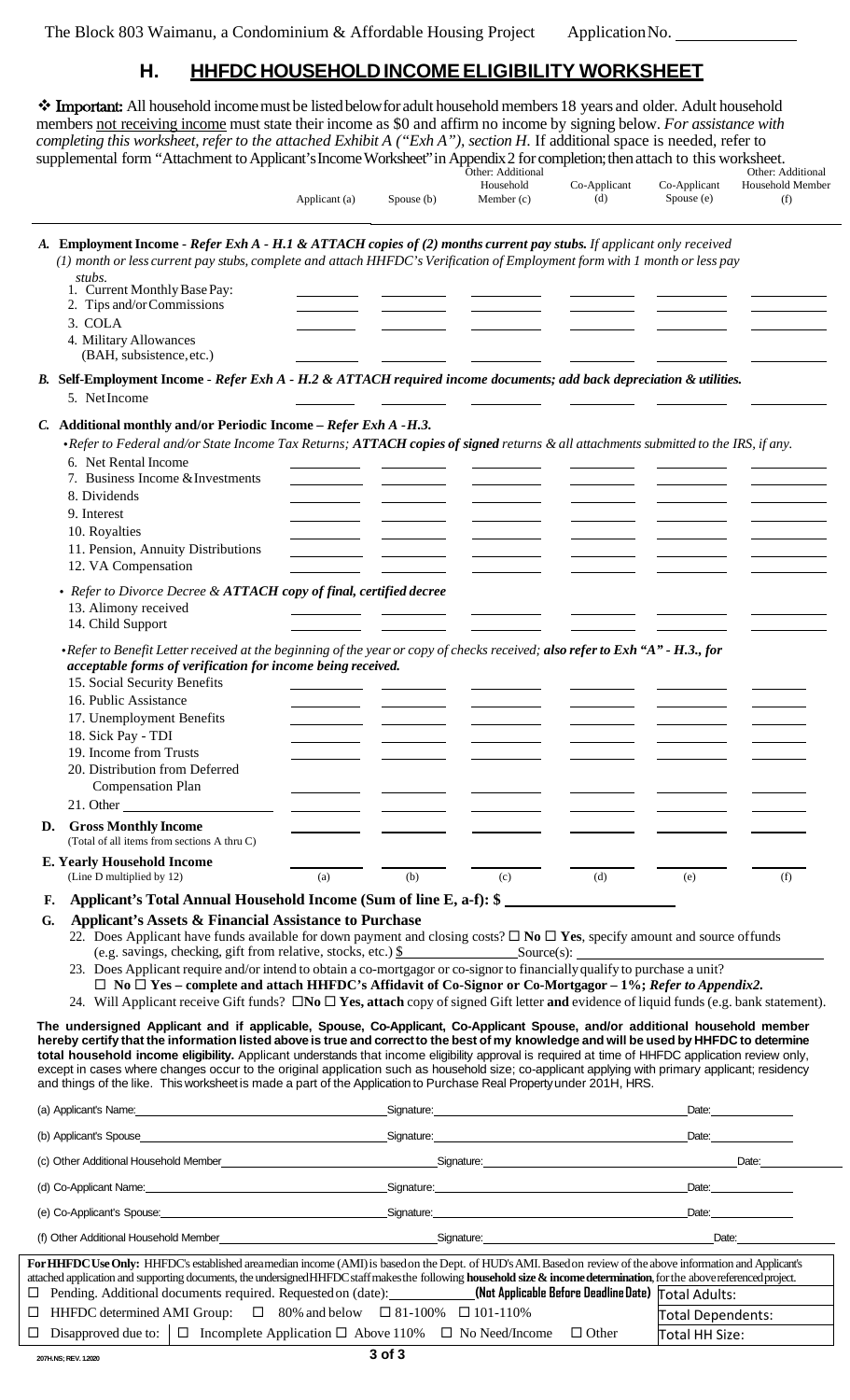# **EXHIBIT A - DOCUMENT CHECKLIST**

Review this checklist and attach all applicable supporting documentation as may be required or applicable to your application to verify eligibility, household income requirements and requested preference, if any, as required by HHFDC. Upon request by HHFDC, any additional information and/or documentation must be submitted for HHFDC to complete its review of the submitted Application; however, this provision does not apply prior to the Application Deadline Date. Refer to the Project Information Packet – Appendix 2 for Supplemental Forms, if required.  $\cdot \cdot$  **Important: (R)** - **means required of all applicants.** 

#### **A. Applicant Information & Spouse Information (Application - Section A)**

- 1. If married or legally separated, pending divorce or living apart, the "Spouse" section of the application, must be completed. If legally separated, provide of certified separation decree in its entirety.
- 2. If single due to divorce or widowed, attach the following as applicable.
	- o Copy of certified final divorce decree in its entirety. *One (1) page acknowledgement is notacceptable.*
	- o Copy of decedent's death certificate.
- 3. If currently residing in a property owned by applicant and/or household member, refer to section E.3., below; *and attach* copy of requested supporting document(s) as indicated on theform.

#### **B. Employment Information (Application - Section B)**

1. If self-employed, refer to section H.2., below; *and* attach allrequired documents.

#### **C. Household Composition Information (Application - SectionC)**

- 1. Household members 18 years and older who are residing with or will be residing in the purchased dwelling **and will not be on title** to the property with applicant/spouse, must complete and attach the following.
	- o Completed and **signed** supplemental form, Adult Household MemberAcknowledgement.
	- o If employed, submit all applicable documentation according to Section H., below.<br>
	o If unemployed **or** retired **and** receiving assistance income, refer to Section H., belo
	- If unemployed or retired and receiving assistance income, refer to Section H., below and submit all applicable documentation for all sources of income.
- 2. (Legal) Dependents NOT claimed on the income tax return. Attach the following, as applicable.
	- o If expecting a child, submit doctor's certification to include expectant child as part of total household size. If not received, expectant child will not be included in total household size.
	- o If newborn, submit copy of birth certificate or hospitalcertificate.
	- o If foster or hanai child:
		- Complete, notarize and attach supplemental form, Affidavit as to Applicant's Legal/Physical Custody of Children; **and** attach copy of requested supporting document(s) as indicated on the form.
	- o If children born while unmarried or froma previous marriage other than applicant or co-applicant:
		- Complete, notarize and attach supplemental form, Affidavit as to Applicant's Legal/Physical Custody of Children; **and** attach copy of requested supporting document(s) as indicated on theform.
	- o **If in the process of securing legal custody** of a minor child or disabled adult, **process must be completed to claim** children or as part of the total household size.
- 3. Non-Dependents are household members who are related by blood, marriage, or operation of law and/or legal custody who are currently living with or intend to live as a unit in the dwelling purchased; and is not dependent on application for care, finances and overall well-being. Refer to Appendix 1 for additional information, ifany.

#### **D. Co-Applicant Identification (Application - SectionD)**

- 1. If applying with a Co-Applicant, **co-applicant must** complete and submit supplemental form, Co-Applicant Application\*.
- 2. Important: Persons who are 18 years and older and not married, related by blood or operation of the law to **the applicant/co-applicant, and** are residing with or will reside in the unit, **must complete the co-applicant application**.
- 3. Persons who are related by blood or operation of the law to the applicant/spouse **and intend to be on title to the purchased dwelling** with the applicant/spouse, **must also complete and submit**supplementalform, Co-Applicant Application

#### **E. HHFDC Eligibility Requirements (Application - SectionE)**

- 1. Citizenship
	- o If Permanent Resident Alien, submit copy of validPermanent Resident Alien card (front & back).
	- o Persons with temporary alien cards are ineligible until permanent resident alien status isreceived.
- 2. Legal & Physical Resident inHawaii
	- o **(R)** Submit a *signed* copy of the mostrecently filed State of Hawaii Income Tax Returns & all applicable schedules. If self-employed, submit last two (2) years with allworksheets.
	- o **(R)** Submit a *signed* copy of the most recently filed Federal Income Tax Returns & all applicable schedules. If self-employed, submit last two (2) years with all worksheets, such as Schedules SE/C.
	- o If a recent resident to Hawaii and no Hawaii state tax returns were filed at time of application, **submit**  *signed* **copies of your last filed tax return for the state you lived in prior to moving to Hawaii together with current pay statement showing Hawaii state withholdings** *and* **one (1) of the following:**
		- Valid Hawaii state ID or Driver's License; or Hawaii Voter RegistrationCertificate
	- o **If not required to file taxes, provide tax office transcript affirming not required to filetaxes.**